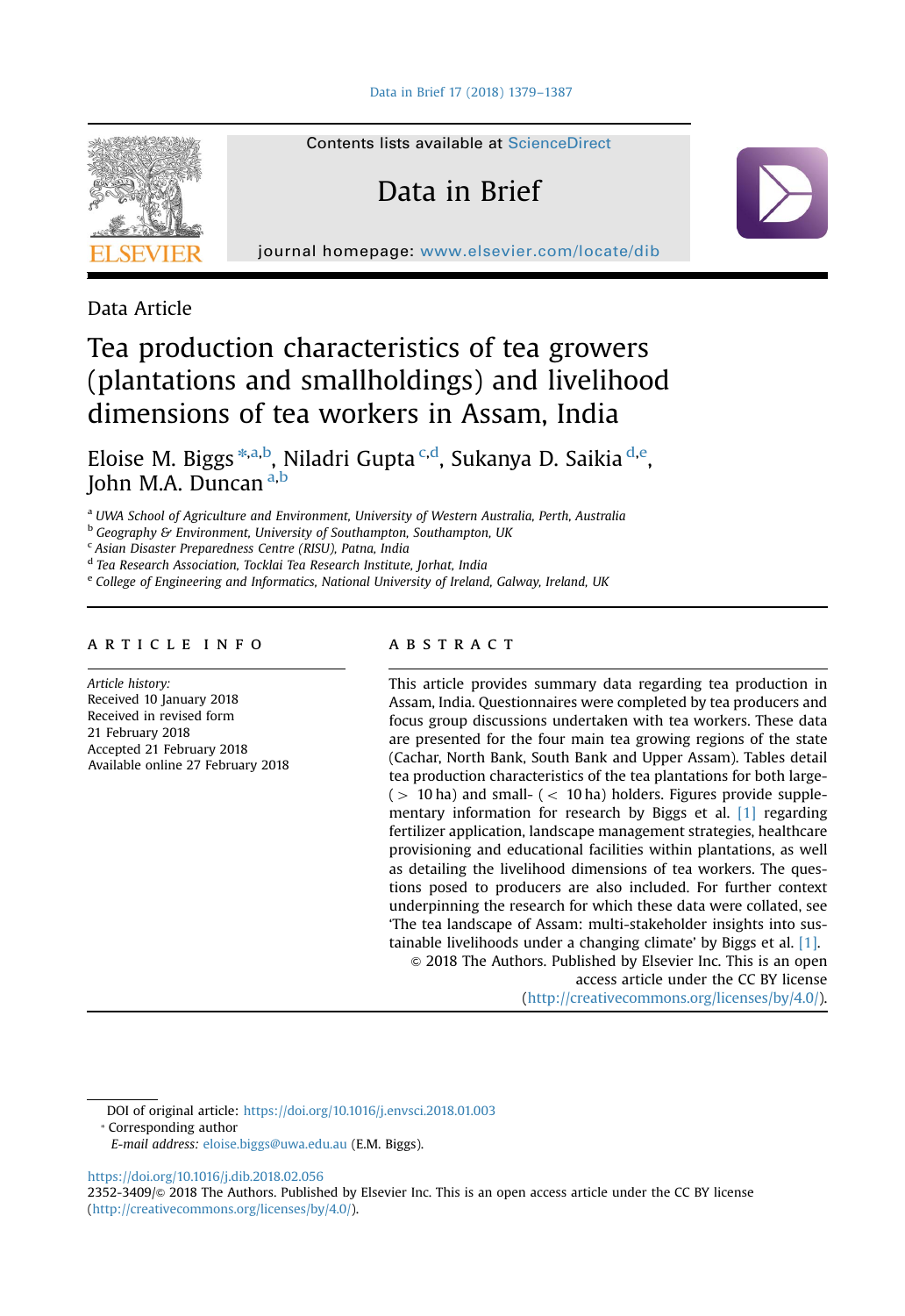| Subject area<br>More specific sub-<br>ject area | Geography<br>Human-environment interactions; livelihoods; climate change; sustainability;<br><i>plantation agriculture</i>     |
|-------------------------------------------------|--------------------------------------------------------------------------------------------------------------------------------|
| Type of data                                    | Tables, figures, survey templates                                                                                              |
| How data was<br>acquired                        | Focus group discussions and questionnaires                                                                                     |
| Data format                                     | Summary                                                                                                                        |
| Experimental<br>factors                         | Processed to summarize by tea growing region                                                                                   |
| Experimental<br>features                        | This is a summary of processed raw data compiled by each of the main tea<br>growing regions in Assam where data were collected |
| Data source<br>location                         | Assam. India                                                                                                                   |
| Data accessibility                              | Provided with this article                                                                                                     |

## Specifications Table

## Value of the data

- Summary data provide comprehensive insights into tea production characteristics in the four main tea growing regions of Assam – these data could help target policy and investment more effectively to address environmental challenges such as climate change.
- Summary data provide comprehensive insights into the spatiality and socio-demographics of livelihoods for tea workers in the four main tea growing regions of Assam – these data could be used to help development agencies to identify where livelihood resilience strategies can be effectively supported to enhance social, human, physical, natural, and/or financial capital.
- Information harnessed from these data regarding the landscape of tea production in Assam can be used to identify cross-transferability of strategies from other tea-producing locations which are potentially suitable for adoption in Assam, to help build long-term social and environmental sustainability.
- These data can be used by international agencies seeking to increase sustainability and transparency in the tea value chain for India and the nation's trading partners.

## 1. Data

This article provides summarized tables and figures regarding the role tea plays in sustaining the livelihoods of tea producers and workers in the four main tea growing regions (Cachar, North Bank, South Bank and Upper Assam) in the state of Assam, India ([Fig. 1](#page-2-0)). In addition, the full questionnaires used for data collation from producers are provided for reference (see Survey 1 and Survey 2). Due to ethical compliance to retain anonymity, raw data are not provided, but summary data provided in this paper supplement and compliment that provided in Biggs et al. [\[1\]](#page-8-0). All data were collected between November 2014 and January 2016.

Production characteristics for plantation estates are provided in [Table 1.](#page-3-0) This summarizes information by tea growing region detailing estate attributes (time established, land under crop production, type and maturity of crops and yield), labor (number of workers, male-female split and technical staff), power supply and any green technology, certification status, other onsite agricultural activities, and where tea is sold (countries of sale). Application of inorganic fertilizer is also indicated [\(Table 1](#page-3-0)), with [Fig. 2](#page-4-0) providing information as to the months fertilizer is applied throughout the year. Production characteristics for smallholders are provided in [Table 2](#page-4-0). This summarizes information by tea growing region detailing estate attributes (time established and land under crop production), labor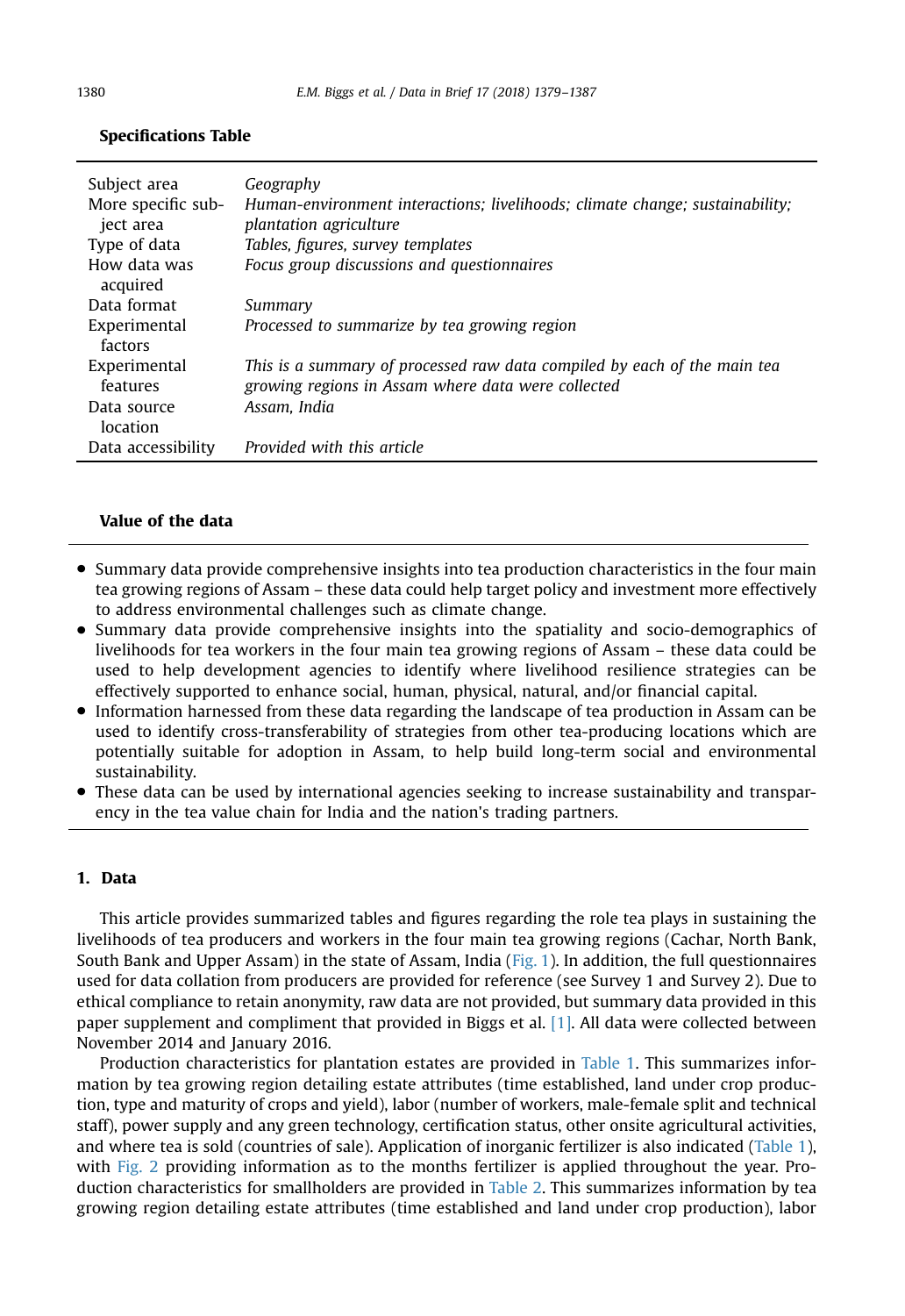<span id="page-2-0"></span>

Fig. 1. Location of the four main tea growing regions (Cachar, North Bank, South Bank and Upper Assam) in Assam, India; inset map indicates the state location [red] within the country.

(number of workers, including those within the family of the producer), change in crop production over time, those who irrigate crops and apply inorganic fertilizer, membership of cooperatives, and certification status.

The management strategies of smallholders to help address issues of shortfalls in field production, income and crop failure are indicated in [Fig. 3.](#page-5-0) The crop failure component lists the assets which smallholders have access to should such a failure occur. [Fig. 4](#page-6-0) provides radar plots for each of the main tea growing regions indicating total human-natural-social-financial-physical assets stated by tea workers as important factors in sustaining their livelihoods within the tea plantations. Further details on the breakdown of assets by importance and gender are provided in Biggs et al. [\[1\].](#page-8-0) [Fig. 5](#page-7-0) provides details on plantation estates offering different types of health and/or education provisioning for tea workers.

## 2. Experimental design, materials and methods

Questionnaires: These were used to acquire the summary data provided in this article from tea producers. One questionnaire was used for plantation managers (see Survey 1) and another used for smallholders (see Survey 2). Following data collection, processing was undertaken to summarize findings into tables and figures which summarized the data by each of the tea growing regions. Questionnaire categories for fertilizer application were devised in relation to the Tea Research Association industry standards  $\overline{3}$  to enable analysis of data as to where standards were being followed. In total, 48 plantation managers and 163 smallholders (50 Cachar; 47 North Bank; 23 South Bank; 43 Upper Assam) completed questionnaires for use in this research. Participants were identified via response to invitations sent to Tea Research Association member gardens to attend one of the workshops where questionnaires were undertaken [\(Table 3](#page-7-0)). Questionnaire data were entered by the main project researcher at Tocklai. Entries were checked for input errors and outliers by two other researchers. Where outliers were likely a respondent error by the participant (i.e. they misinterpreted the question units, or their response was illegible) these particular question answers were excluded from the analysis. Participants volunteered their time to participate in the workshops, and were provided with light food and drink refreshments.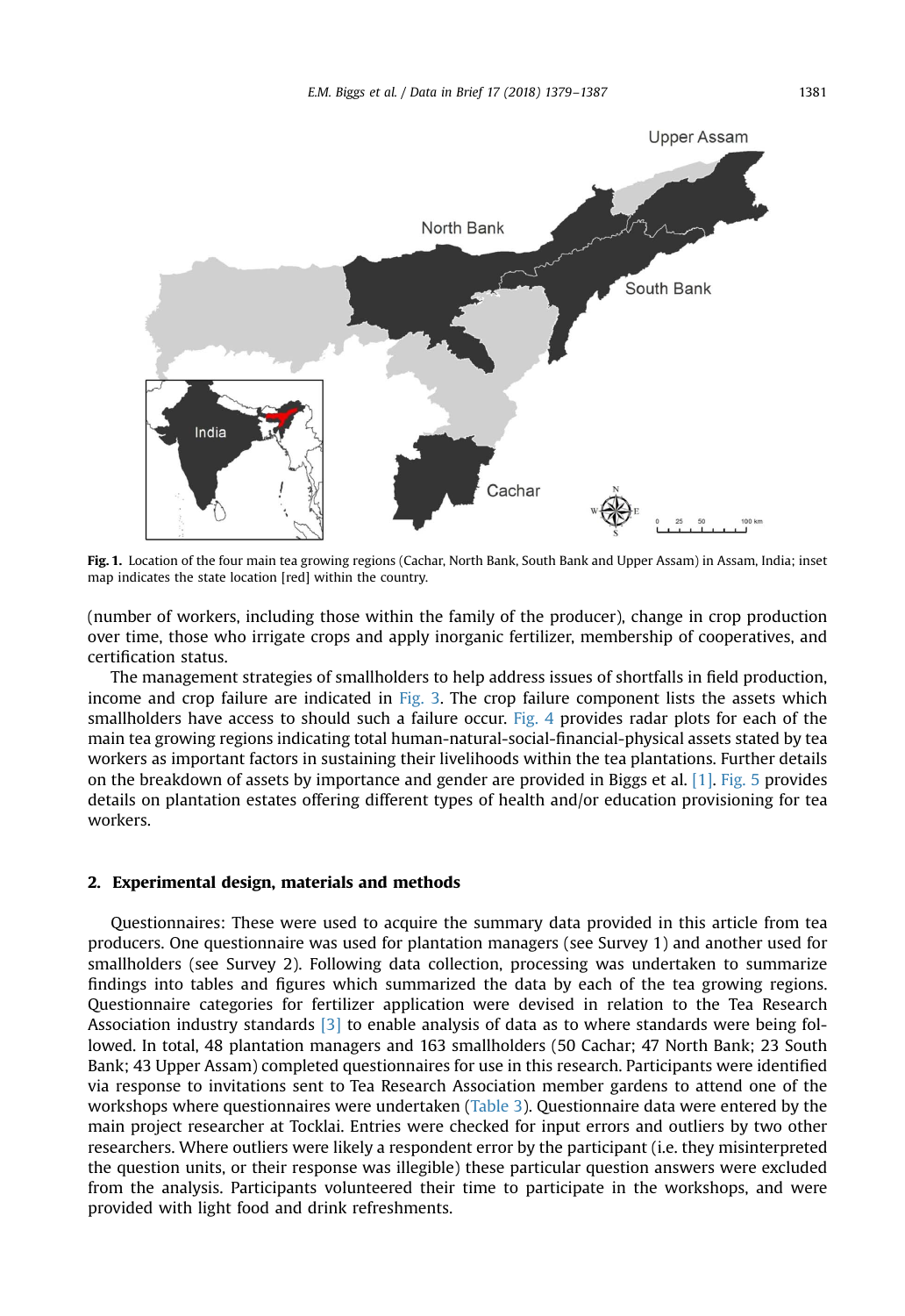## <span id="page-3-0"></span>Table 1

 Tea production characteristics of plantations included within research by Biggs et al. [\[1\]](#page-8-0). Where numerical ratio values are provided as responses, average values are provided for the region, with the range (minimum and maximum) indicated in brackets.

|                                                                                | Cachar                      | <b>North Bank</b>                                                       | <b>South Bank</b>                                            | <b>Upper Assam</b>                                      |
|--------------------------------------------------------------------------------|-----------------------------|-------------------------------------------------------------------------|--------------------------------------------------------------|---------------------------------------------------------|
| Average time since tea established (years) (range)                             | $114(5-165)$                | 123 (75-176)                                                            | 113 (54-189)                                                 | 104 (90-130)                                            |
| Average land area owned under tea production (Ha) (range)                      | 510 (208-1060)              | 493 (125-1141)                                                          | 522 (125-992)                                                | 592 (432-730)                                           |
| Average proportion of land owned/leased under tea production<br>$(\%)$ (range) | $80(3-100)$                 | 86 (19-100)                                                             | 96 (70-100)                                                  | 98 (97-100)                                             |
| Average area ratio of mature to young tea (range)                              | $22(0.2-99)$                | $27(15-51)$                                                             | $12(0.7-36)$                                                 | $17(11-30)$                                             |
| Modal yield (Ha)                                                               | < 1500                      | 1500-2000                                                               | 1500-2000                                                    | 1500-2000                                               |
| Proportion growing Assam (A), Camod (Ca) and/or China (Ch)                     | A 100                       | A 100                                                                   | A 100                                                        | A 100                                                   |
| varieties of tea (%)                                                           | Ca 91                       | Ca 66                                                                   | Ca 42                                                        | Ca 17                                                   |
|                                                                                | Ch 13                       | Ch 50                                                                   | Ch 15                                                        | Ch <sub>17</sub>                                        |
| Number of workers (range)                                                      | 1111 (400-3600)             | 1255 (543-2100)                                                         | 1330 (161-5100)                                              | 1598 (1049-2084)                                        |
| Average male-female worker ratio (range)                                       | $0.8(0.4-1.25)$             | $0.9(0.4-1.6)$                                                          | $0.8(0.1-1.4)$                                               | $0.9(0.7-1.1)$                                          |
| Average number of technical staff (range)                                      | $20(3-95)$                  | $32(3-55)$                                                              | $21(5-62)$                                                   | $36(16-62)$                                             |
| Predominant power supply                                                       | Coal-based with electricity | Coal-based                                                              | Coal- or gas-based with                                      | Gas-based with                                          |
|                                                                                |                             |                                                                         | electricity                                                  | electricity                                             |
| Proportion with green technology onsite (%)                                    | 0                           | 17                                                                      | 18                                                           | $\Omega$                                                |
| Proportion of growers who apply inorganic fertiliser (%)                       | 97                          | 96                                                                      | 100                                                          | 97                                                      |
| Proportion of growers with certification (%)                                   | Organic 4                   | Organic 16                                                              | Organic 3                                                    | Organic 0                                               |
|                                                                                | Fairtrade 0                 | Fairtrade 0                                                             | Fairtrade 6                                                  | Fairtrade 0                                             |
|                                                                                | ISO 39                      | ISO 67                                                                  | ISO 67                                                       | <b>ISO 100</b>                                          |
| Other agricultural activities                                                  | Fisheries, rubber, spices,  | Spices, orchards (lemon),                                               | Fisheries, orchards, spices,                                 | Spices, orchards,                                       |
|                                                                                | orchards                    | fisheries                                                               | black pepper                                                 | black pepper,<br>forestry                               |
| Countries of sale                                                              | Mainly India; Russia        | Middle East (Iran, UAE); Russia;<br>Europe (UK, Germany); USA;<br>India | Mainly India; Middle East<br>(Iran); Pakistan; Korea; Europe | Europe (UK, Ger-<br>many); USA; Mid-<br>dle East (Iran) |
|                                                                                |                             |                                                                         | (UK, Germany); USA; Russia;<br>China                         |                                                         |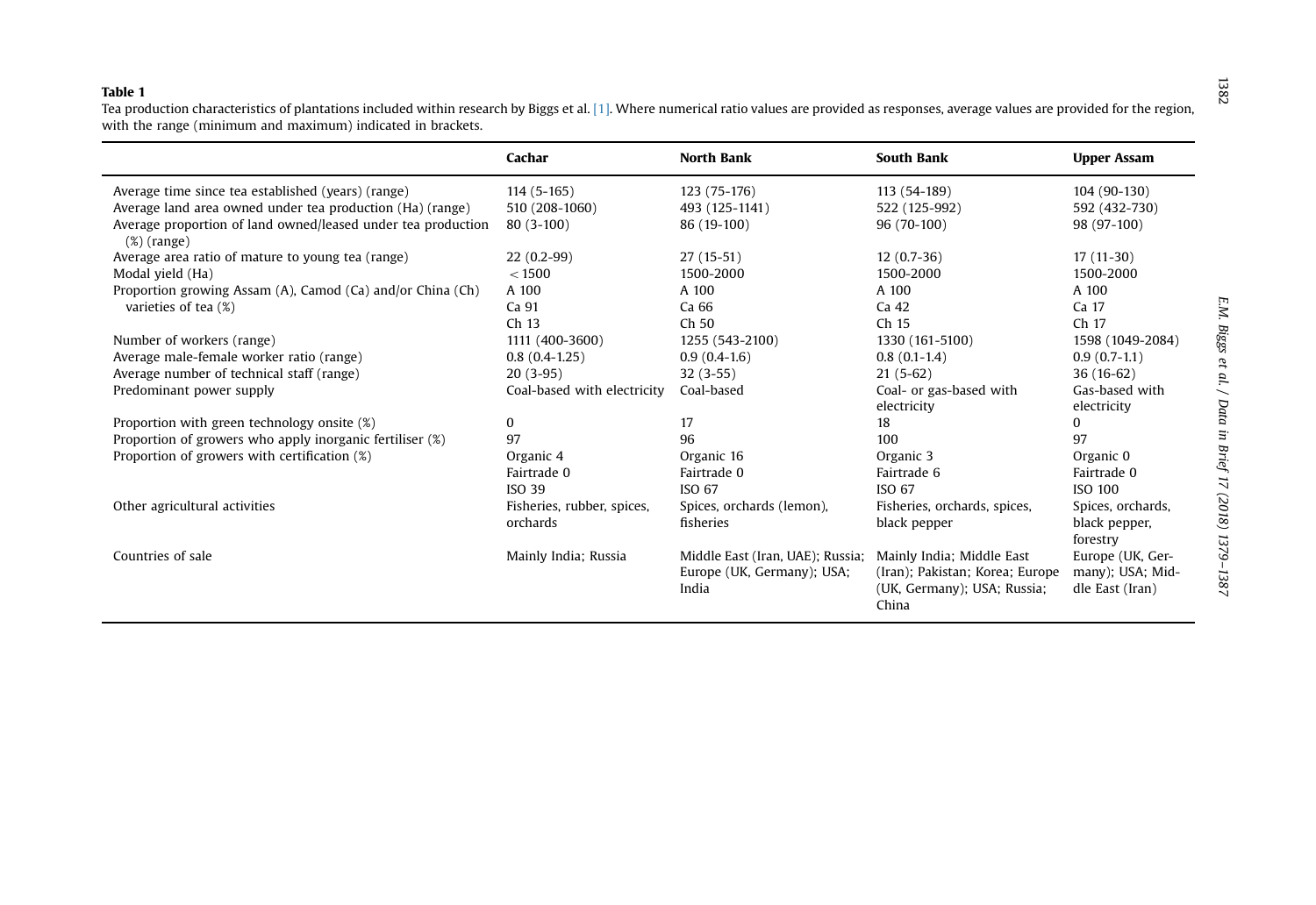<span id="page-4-0"></span>

Fig. 2. Time of year fertiliser is applied within each region as a proportion of total plantations.

#### Table 2

Tea production characteristics of smallholdings included within research by Biggs et al. [\[1\]](#page-8-0). ↑ indicates an increase, ↓ a decrease, and - no change over the time period smallerholders have been producing tea. Where numerical ratio values are provided as responses, average values are provided for the region, with the range (minimum and maximum) indicated in brackets.

|                                                                            | Cachar         | <b>North</b><br>Bank | South<br><b>Bank</b> | <b>Upper</b><br>Assam |
|----------------------------------------------------------------------------|----------------|----------------------|----------------------|-----------------------|
| Average time since tea estab-<br>lished (years) (range)                    | $7(1-28)$      | $8(3-20)$            | $18(13-25)$          | $9(1-20)$             |
| Average land area owned<br>under tea production (ha)<br>(range)            | $3.8(2-9.5)$   | $1.5(0.3-8)$         | $2(0.1-9.4)$         | $1.2(0.3-4.4)$        |
| Average proportion of land<br>owned under tea production<br>$(\%)$ (range) | 76 (0-100)     | $60(0-100)$          | 75 (0-100)           | 59 (0-100)            |
| Number of workers (range)                                                  | $9(4-30)$      | $6(2-26)$            | $8(2-35)$            | $5(2-14)$             |
| Number of workers who are<br>family members (range)                        | $2(1-5)$       | $2(0-8)$             | $2(0-7)$             | $3(1-8)$              |
| Proportion of growers with                                                 | 0 <sub>1</sub> | 2 <sub>1</sub>       | 0 <sub>1</sub>       | 7 t                   |
| change in land area under                                                  | $41 -$         | $50 -$               | $65 -$               | $60 -$                |
| tea cultivation (%)                                                        | 59 ↑           | 48 1                 | 35 <sub>1</sub>      | 33 <sub>1</sub>       |
| Proportion of growers with                                                 | 6 ↓            | 6 ↓                  | 37.5 $\downarrow$    | $16 \downarrow$       |
| change in yield of tea out-                                                | $20 -$         | $24 -$               | $25 -$               | $44 -$                |
| puts $(\%)$                                                                | 74 ↑           | $70 \uparrow$        | 37.5 $†$             | 40 1                  |
| Proportion of growers who<br>irrigate crops (%)                            | 38             | 52                   | $\Omega$             | 3                     |
| Proportion of growers who are<br>part of a cooperative (%)                 | 39             | 69                   | $\Omega$             | 9                     |
| Proportion of growers who<br>apply inorganic fertiliser (%)                | 97             | 96                   | 100                  | 97                    |
| Number of growers with any<br>certification                                | 0              | $\Omega$             | 1 ISO                | 4 Organic             |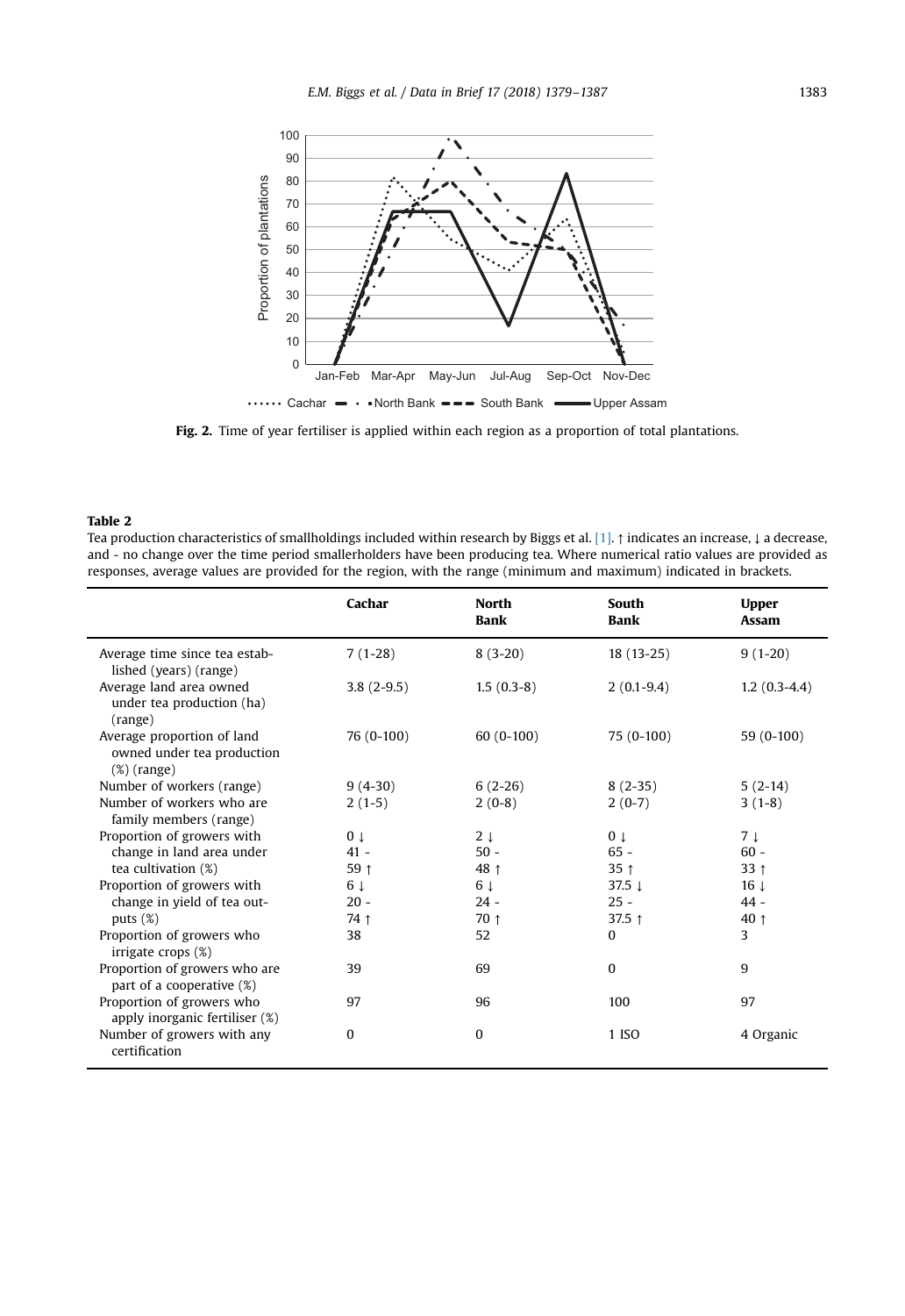<span id="page-5-0"></span>

Fig. 3. % proportion of smallholders with management strategies to help with: yield production (top), alternative income activities (middle), and additional assets should tea crop production fail (bottom.

Focus group discussions: Focus group sessions were used to acquire the summary data provided in this article from tea workers. An adapted version of the Delphi technique was utilized to formulate group consensus regarding the role that tea has in sustaining tea workers' livelihoods. The question 'What are the important factors of working in a tea plantation which impact life for you and your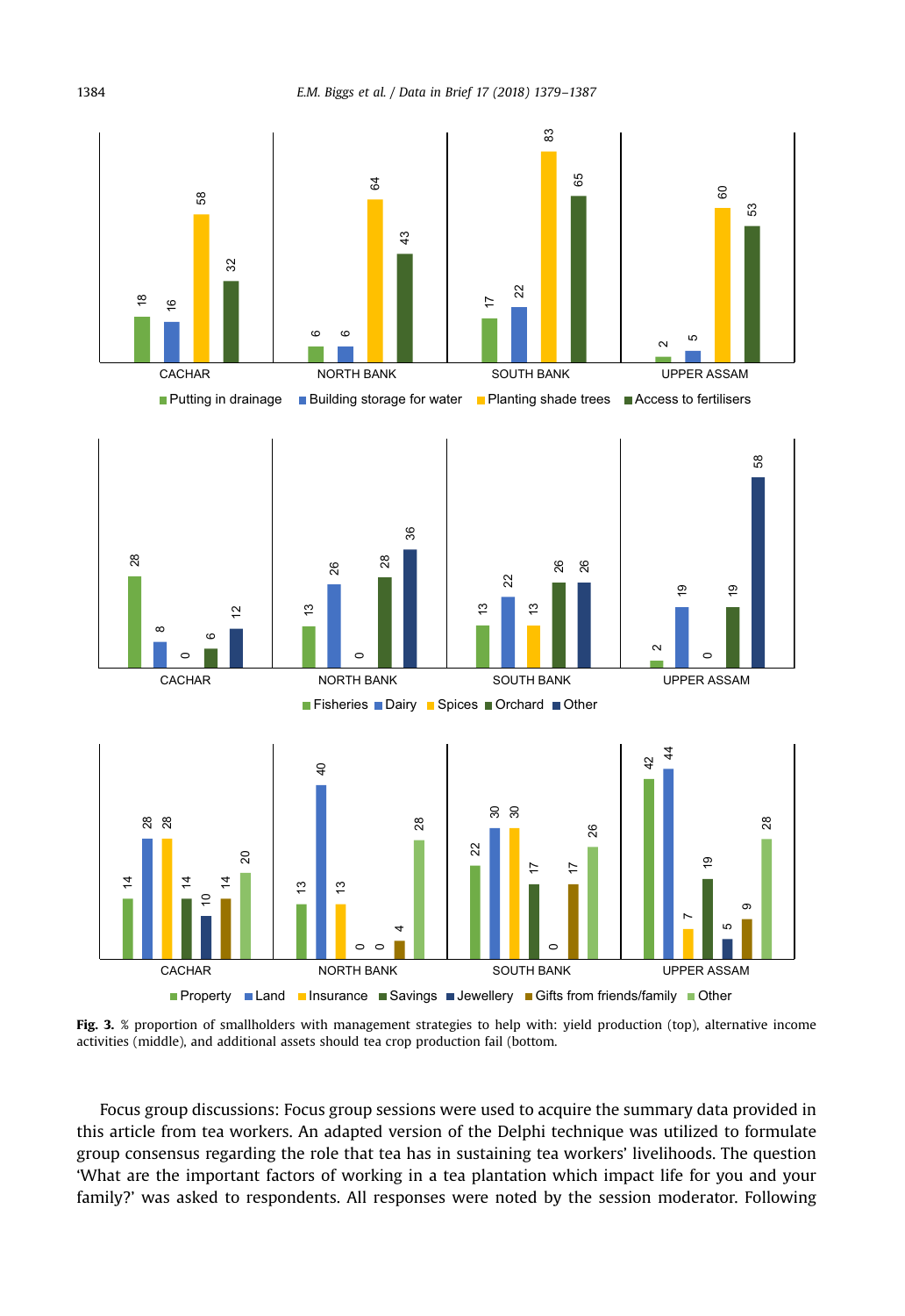<span id="page-6-0"></span>

Fig. 4. All assets identified by tea workers as important for sustaining livelihoods grouped by region for (a) Cachar (b) North Bank (c) South Bank and (d) Upper Assam.

collection, those factors which could be classified as a human, physical, natural, financial or social asset were categorized following consultation to DFID's [\[2\]](#page-8-0) sustainable livelihoods guidance sheets and discussion with a livelihoods expert independent to the project research. A total of 36 focus group discussions were held (18 with females; 18 with males) across 18 tea gardens (5 Cachar; 5 North Bank; 5 South Bank; 3 Upper Assam). The session moderators were trained in undertaking focus group discussions by researchers who have undertaken multiple focus group sessions on previous research projects. A pilot focus group session was run at the Tocklai Tea Research Institute tea estate with tea worker employees. Guidance on the concepts of the Delphi technique were also provided to the field researchers (focus group session moderators) prior to undertaking the focus groups. A detailed training session was provided which covered topics such as the need to remain neutral and impartial to the process in order not to bias the discussion of participants, ensure all participants opinions could be raised, and provide consistency in terms of how the sessions were administered across gardens. One of the moderators was fluent (native language) in Assamese (they led on the North Bank, South Bank and Upper Assam sessions), the other in Bengali (they led on the Cachar sessions), and both in English. Participants volunteered their time to participate in the sessions, and were provided with light food and drink refreshments.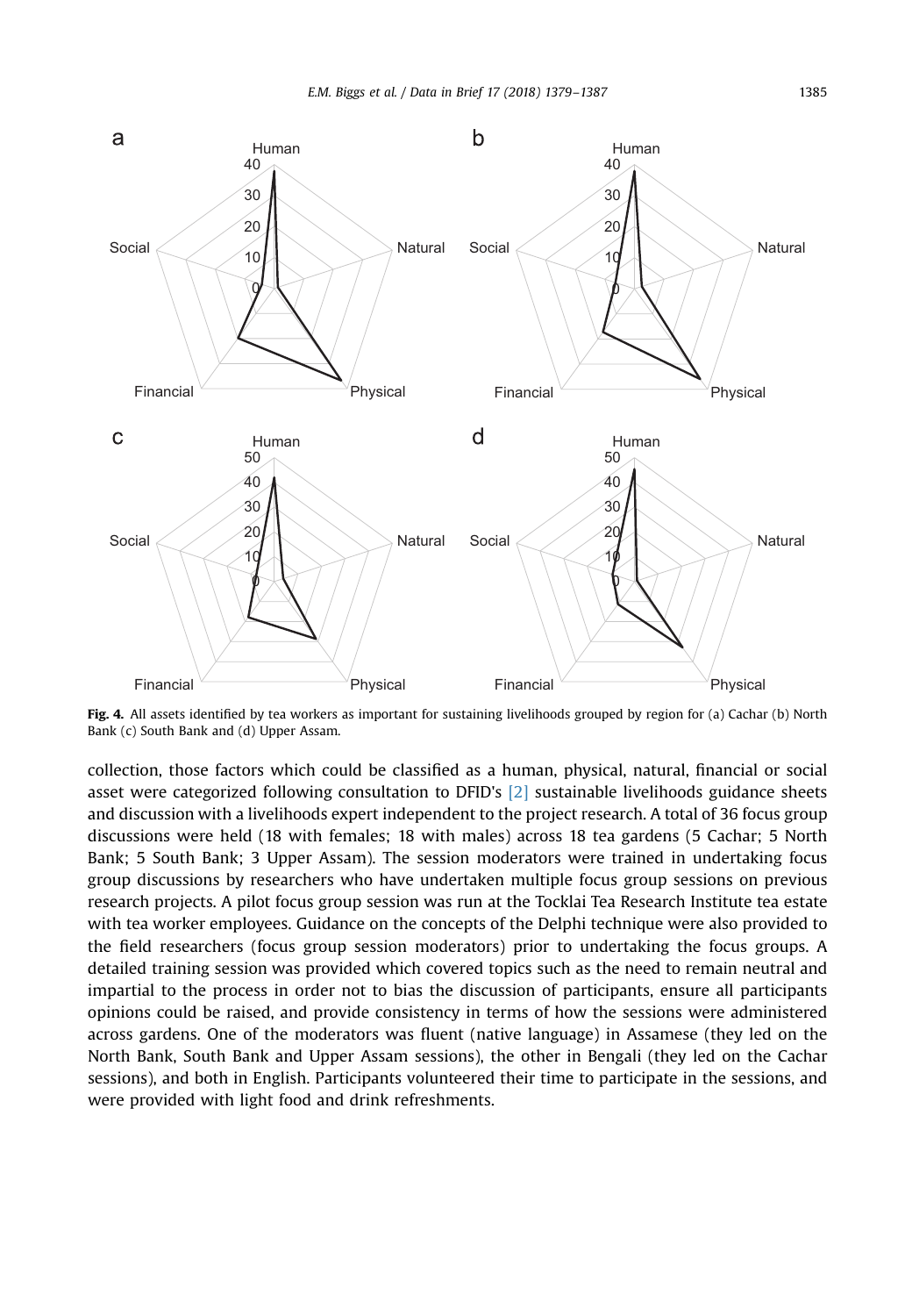<span id="page-7-0"></span>

Fig. 5. Health provisioning as proportion of total number of workshop respondents by region (top) and education provisioning as proportion of total number of workshop respondents by region (bottom).

Number of plantation manager and smallholder participants for workshop attendance.

| Location                                  | Region(s)                                 | Type                   | Date           | Participants |
|-------------------------------------------|-------------------------------------------|------------------------|----------------|--------------|
| Tocklai Tea Research<br>Institute, Jorhat | North Bank.<br>South Bank.<br>Upper Assam | Plantation<br>managers | 7/1/<br>2015   | 48           |
| TRA Cachar Advisory<br>Centre, Silcoorie  | Cachar                                    | Plantation<br>managers | 13/1/<br>2016  | 23           |
| Rangachakua,<br>Sontipur                  | North Bank                                | <b>Smallholders</b>    | 12/11/<br>2014 | 47           |
| Tocklai Tea Research<br>Institute, Jorhat | South Bank                                | <b>Smallholders</b>    | 18/11/<br>2014 | 23           |
| TRA Advisory Centre,<br>Silcoorie         | Cachar                                    | <b>Smallholders</b>    | 3/12/<br>2014  | 50           |
| TRA Advisory Centre,<br>Dikom             | Upper Assam                               | <b>Smallholders</b>    | 12/12/<br>2014 | 43           |